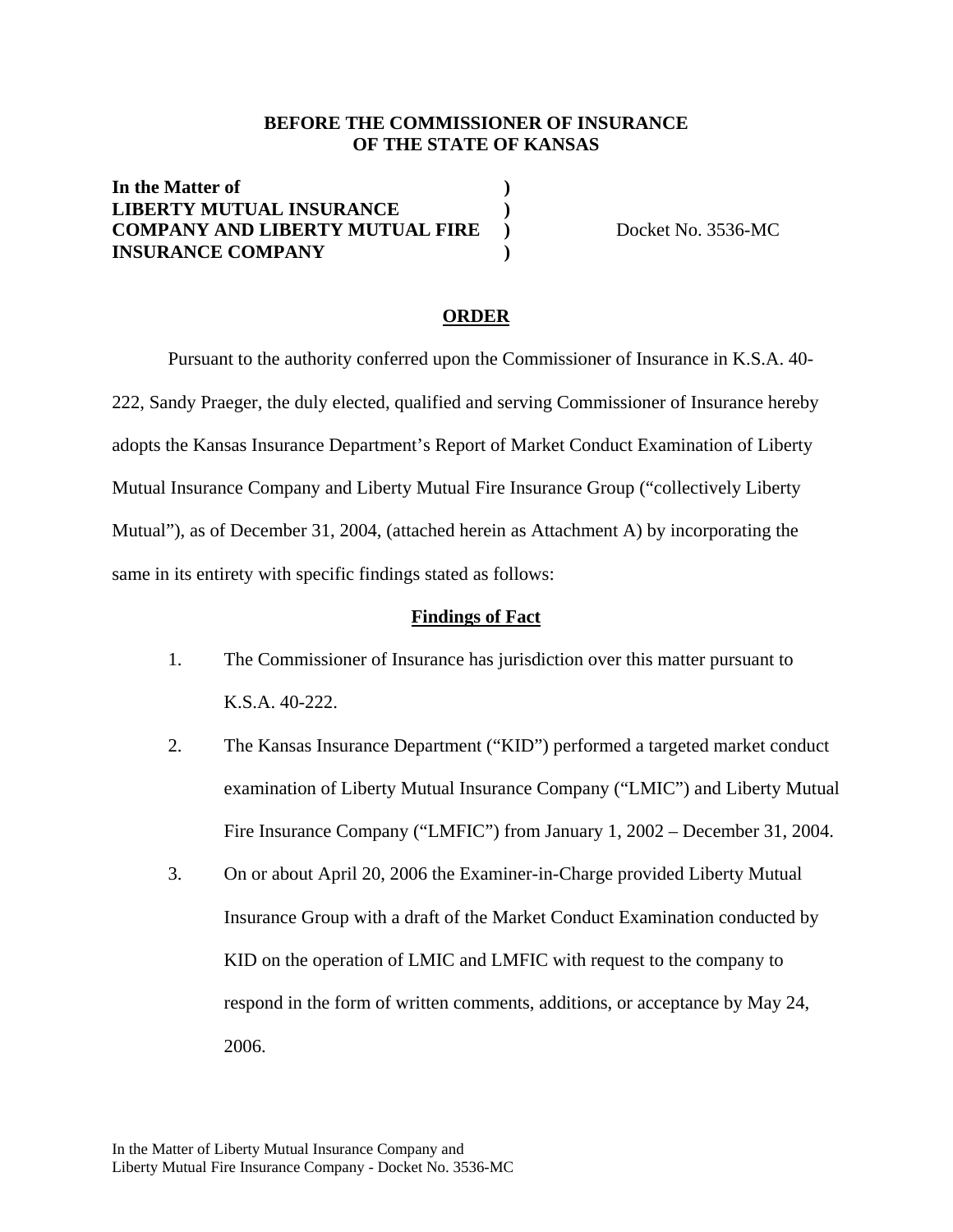- 4. Liberty Mutual timely responded with written comments regarding the draft report on May 23, 2006 which is attached herein as Attachment B.
- 5. The Kansas Commissioner of Insurance has since fully reviewed said Kansas report which is attached herein as Attachment A.
- 6. The Market Conduct Examination team ("MCE team") utilized the standards and tests established in the NAIC Market Conduct Examiners Handbook. A tolerance standard of 7% is used for claim procedures and 10% is used for all other procedures.

# **UNDERWRITING AND RATING**

## 7. **Standard 1: Rating Practices**

- a. Liberty Mutual obtained a passage rate of 86% for the Homeowners Standard in the Rating Practices of the Underwriting and Rating portion of the exam. Liberty Mutual failed the standard.
- b. From January 19, 2004 to March 14, 2005, Liberty Mutual charged an incorrect premium on all new business due to the use of an incorrect tier developed from a matrix which was not filed and approved by KID. Liberty Mutual has acknowledged this error and has agreed to provide a list of policies and amount of premium to be refunded within 30 days of the issuance of this Order. Liberty Mutual estimates this error affected 300 policyholders.

#### 8. **Standard 22: Termination Practices**

a. Out of a sample of 50 auto and homeowners application rejections, Liberty Mutual provided the MCE team with thirty (30) auto applications which were captured electronically. The homeowners' policies were not captured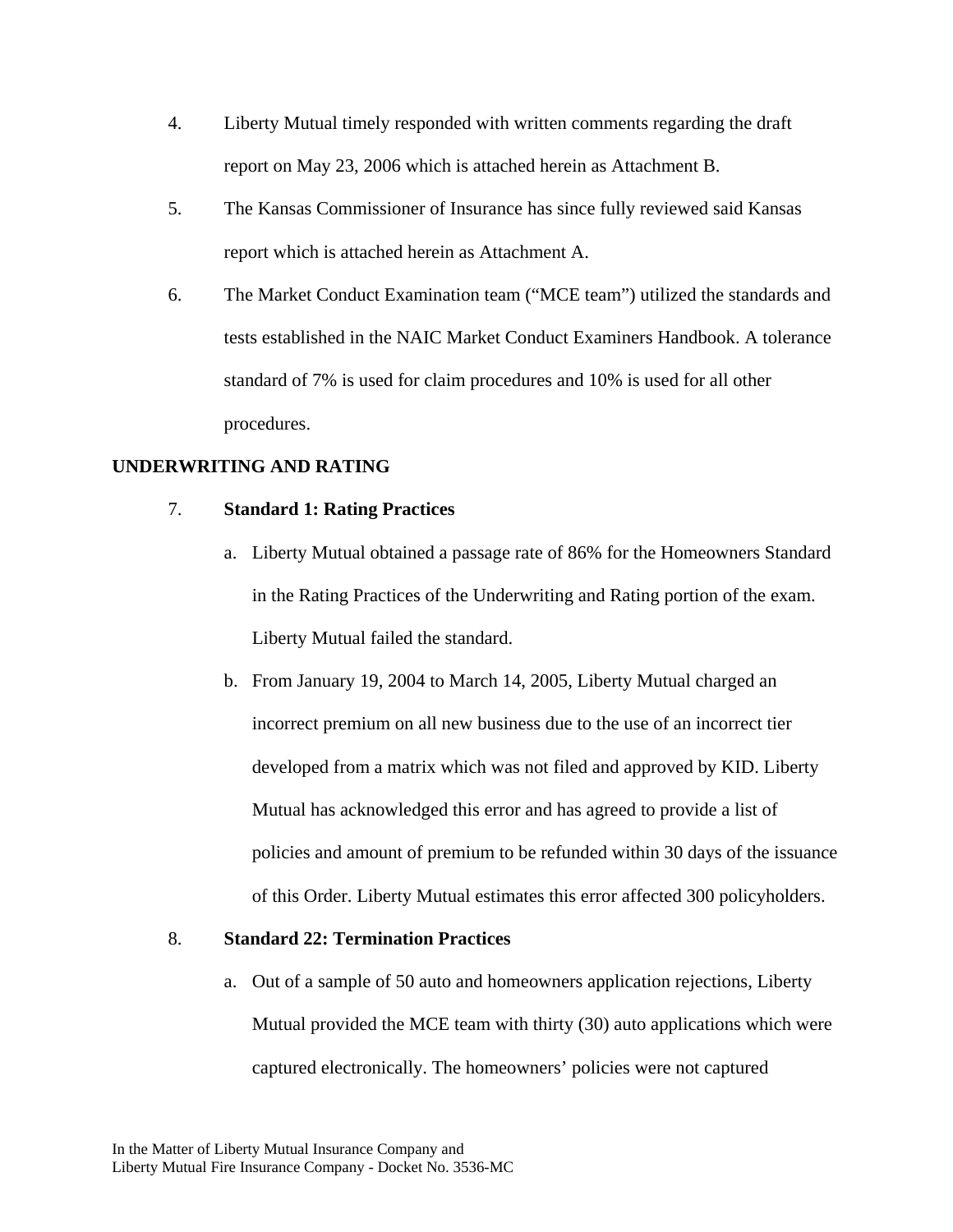electronically. With only an application and no other documents pertaining to the underwriting of the account, the MCE team could not determine if the files were handled in accordance with Kansas law.

#### 9. **General Rating Manual Violations**

- a. The Liberty Mutual Auto Rating Manual did not explain that different experience periods are used to determine eligibility for new and renewal business.
- b. Liberty Mutual's Kansas State Homeowners Rating Manual under Tier Eligibility did not define "targeted animal(s)" which is required in the rating manual because the element will affect the rating of a homeowner's policy.
- **c.** Liberty Mutual did not include the rating matrix or an explanation of qualifications for Liberty Mutual's 1/20/03 Tier plan on the rule page of their filed rating manual. The Tier plan had six (6) different tiers and each one had a different pricing level. Liberty Mutual failed to show any different risk characteristics in their rate manual which would distinguish one class of business from another to justify a different premium charged.

### **Applicable Law**

K.S.A. 40-953 states, in pertinent part:

"Rates shall not be excessive, inadequate or unfairly discriminatory, nor shall an insurer charge any rate which if continued will have or tend to have the effect of destroying competition or creating a monopoly…

Rates are inadequate if they are clearly insufficient, together with the investment income attributed to them, to sustain projected losses and expenses in the class of business to which they apply.

One rate is unfairly discriminatory in relation to another in the same class if it clearly fails to reflect equitably the differences in expected losses and expenses.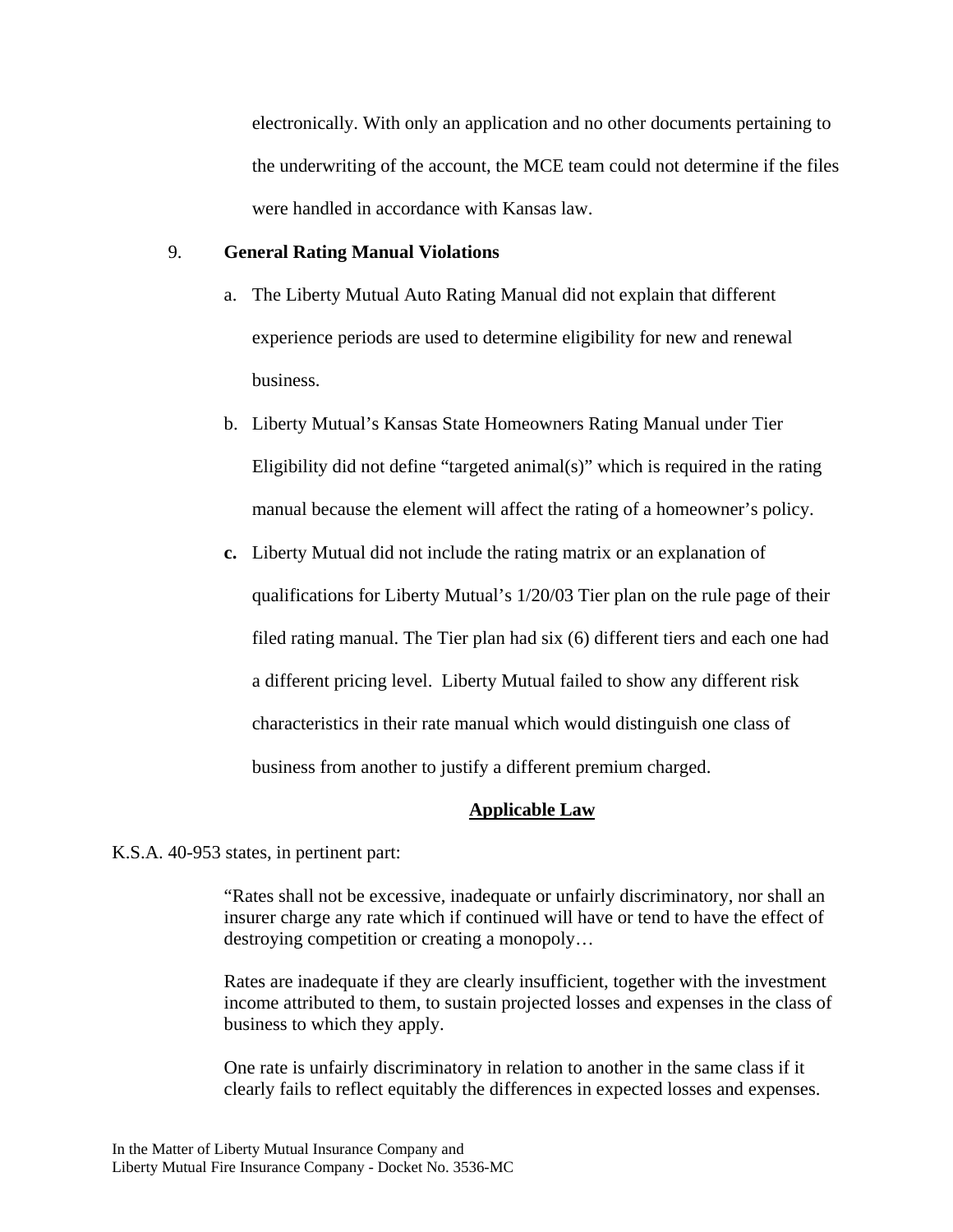Rates are not unfairly discriminatory because different premiums result for policyholders with like loss exposures but different expense factors or like expense factors but different loss exposures, so long as the rates reflect the differences with reasonable accuracy…"

- K.S.A. 40-955 states, in pertinent part:
	- (a) "Every insurer shall file with the commissioner…every manual of classifications, rules and rates, every rating plan, policy form and every modification of any of the foregoing which it proposes to use. Every such filing shall indicate the proposed effective date and the character and extent of the coverage contemplated and shall be accompanied by the information upon which the insurer supports the filings. A filing and any supporting information shall be open to the public inspection after it is filed with the commissioner.
	- (f) No insurer shall make or issue a contract or policy except in accordance with filings which have been filed or approved for such insurer as provided in this act."

K.S.A. 40-2,111 states, in pertinent part:

- (a) 'Adverse underwriting decision' means: Any of the following actions with respect to insurance transactions involving insurance coverage which is individually underwritten:
	- (1) A declination of insurance coverage;
	- (2) A termination of insurance coverage;
- (b) 'Declination of insurance coverage' means a denial in whole or in part, by an insurance company or agent of requested insurance coverage.

K.S.A. 40-2,112 states, in pertinent part:

- (a) In the event of an adverse underwriting decision the insurance company…responsible for the decision shall either provide the applicant, policyholder or individual proposed for coverage with specific reason or reasons for the adverse underwriting decision in writing or advise such persons that upon written request they may receive the specific reason or reasons in writing.
- (b) Upon receipt of written request within 60 business days from the date of the mailing of notice or other communication of an adverse underwriting decision to an applicant, policyholder, or individual proposed for coverage, the insurance company…shall furnish to such person within 21 business days of the receipt of such written request: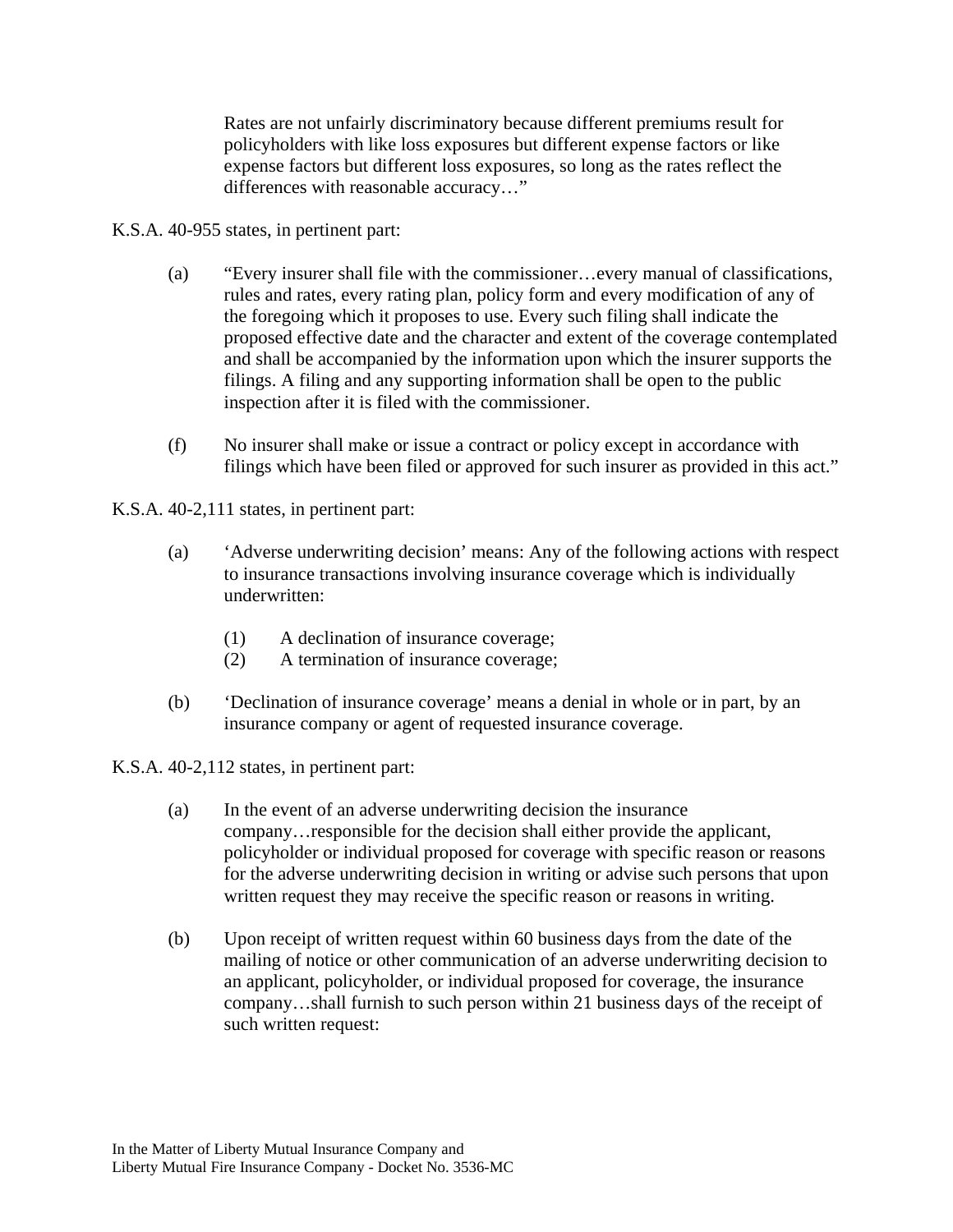(1) The specific reason or reasons for the adverse underwriting decision, in writing, if such information was not initially furnished in writing pursuant to subsection (a); or…

#### **Conclusions of Law**

Based upon the Findings of Fact enumerated in paragraphs #1 through #9 and the Applicable Law,

### **IT IS, THEREFORE, ORDERED BY THE COMMISSIONER OF INSURANCE:**

- a. The Kansas Insurance Department's December 31, 2004, Report of Market Conduct Examination of Liberty Mutual Group is herein adopted in its entirety.
- b. Liberty Mutual's Rating Practices passage rate of 86% constitutes failure of this standard for the homeowners portion of the test. This constitutes a violation of K.S.A.  $40-955(a)(f)$ . Pursuant to K.S.A.  $40-2,125(a)(1)$ , Liberty Mutual shall pay a monetary penalty of One Thousand Dollars and No Cents (\$1,000.00) due and payable to the Kansas Insurance Commissioner on or before the  $14<sup>th</sup>$  day from the date of this Order for the above stated violation of K.S.A. 40-955(a)(f).
- c. Liberty Mutual charged an incorrect premium on all new business from 1/19/04 to 3/14/05 due to the use of an incorrect tier developed from a matrix not filed and approved by KID. Liberty Mutual has estimated approximately 300 policyholders were affected. This constitutes a violation of K.S.A. 40-955(a)(f). Pursuant to K.S.A. 40-2,125(a)(1) Liberty Mutual shall pay a monetary penalty of Ten Thousand Dollars and No Cents (\$10,000.00) due and payable to the Kansas Insurance Commissioner on or before the  $14<sup>th</sup>$  day from the date of this Order for the above-stated violation of K.S.A.  $40-955(a)(f)$ .
- d. Liberty Mutual provided the MCE team with thirty (30) automobile applications captured electronically during the application process. Liberty Mutual did not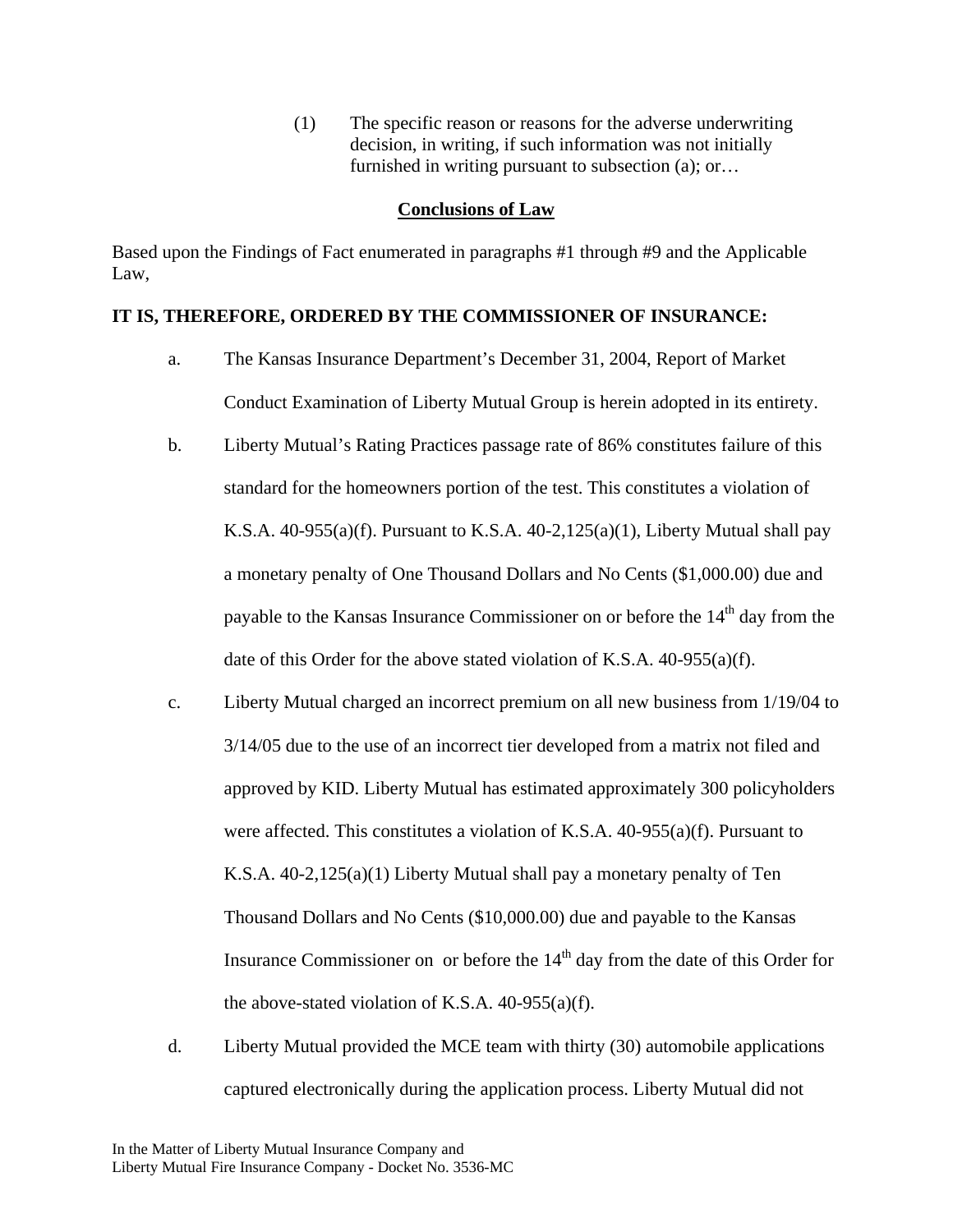provide any other documents that pertained to the underwriting of the accounts other than the application. From this information the MCE team could not determine if the files were handled in accordance with Kansas law. This constitutes a violation of K.S.A. 40-2,111 and K.S.A. 40-2,112. Pursuant to K.S.A. 40-2,125(a)(1), Liberty Mutual shall pay a monetary penalty of Five Hundred Dollars and No Cents (\$500.00) due and payable to the Kansas Insurance Commissioner on or before the  $14<sup>th</sup>$  day from the date of this Order for the above stated violation of K.S.A. 40-2,111 and 40-2,112.

- e. Liberty Mutual's Auto Rating Manual did not explain different experience periods are used to determine eligibility for new and renewal business. This constitutes a violation of K.S.A. 40-955.
- f. Liberty Mutual failed to define the term "targeted animal" in the Kansas State Homeowners Rating Manual. The definition of "targeted animal" in the rating manual will affect the rating of a homeowners policy. This constitutes a violation of K.S.A. 40-953.
- g. Liberty Mutual did not include the rating matrix or an explanation of qualifications for Liberty Mutual's 1/20/03 Tier plan on the rule page of their filed rating manual. Liberty Mutual failed to show any different risk characteristics which distinguish different classes of business and which justify a different premium charged. This constitutes a violation of K.S.A. 40-953 and K.S.A. 40-955.
- h. Liberty Mutual shall pay a monetary penalty of One Thousand Dollars and No Cents (\$1,000.00) due and payable to the Kansas Insurance Commissioner on or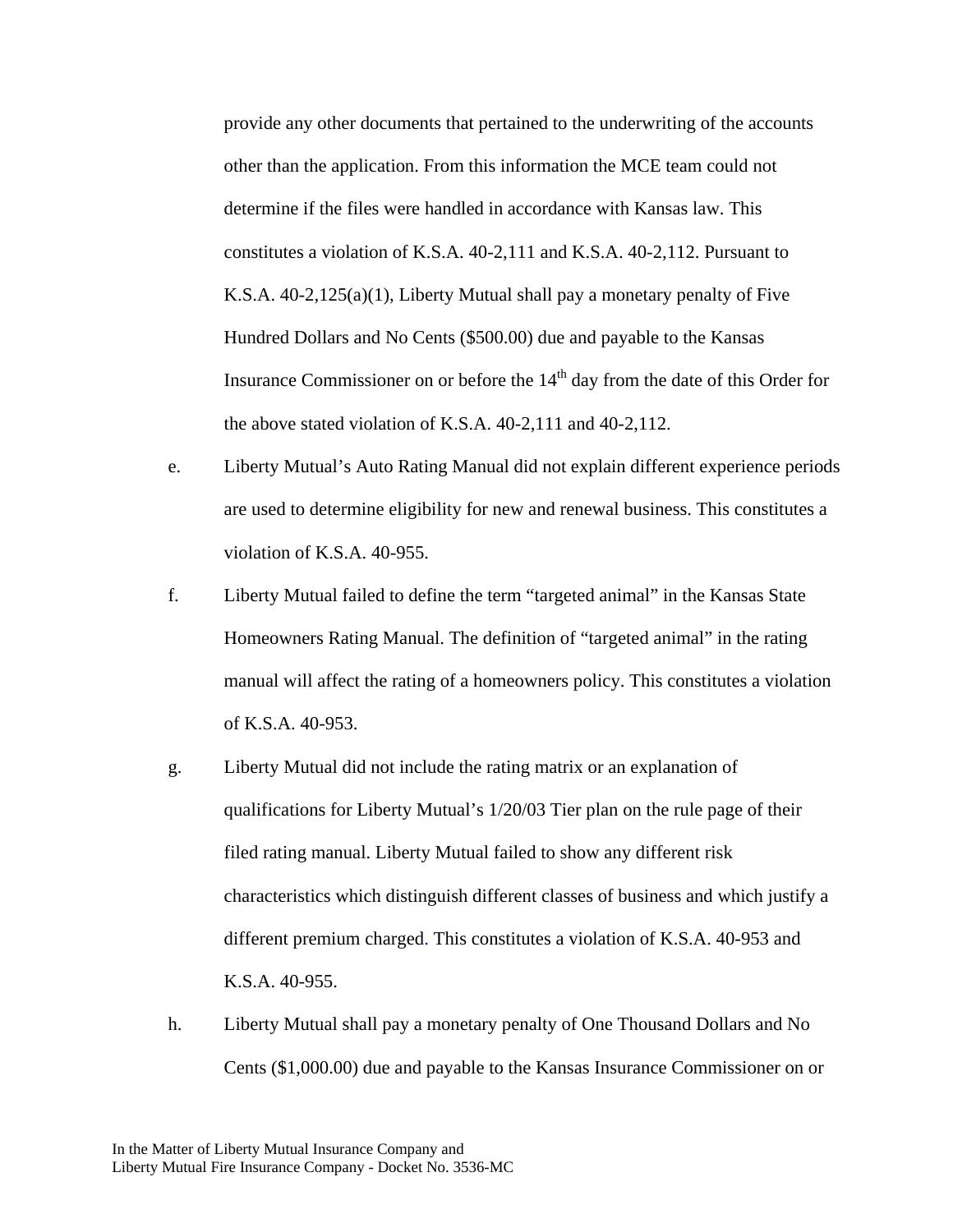before the 14<sup>th</sup> day from the date of this Order for the above-stated violations of

K.S.A. 40-953 and K.S.A. 40-955 enumerated in paragraphs e., f., and g. above.

## **IT IS SO ORDERED THIS \_5th\_ DAY OF FEBRUARY, 2007, IN THE CITY OF TOPEKA, COUNTY OF SHAWNEE, STATE OF KANSAS.**



 $\angle$ s/ Sandy Praeger $\Box$  Sandy Praeger Commissioner of Insurance

 $\angle$ s/ John W. Campbell $\angle$  John W. Campbell General Counsel

# **NOTICE OF RIGHTS**

Liberty Mutual Insurance Company and Liberty Mutual Fire Insurance Company ("collectively Liberty Mutual") is entitled to a hearing pursuant to K.S.A. 77-537, the Kansas Administrative Procedure Act. If Liberty Mutual desires a hearing, the company must file a written request for a hearing with:

 John W. Campbell, General Counsel Kansas Insurance Department 420 S.W.  $9<sup>th</sup>$  Street Topeka, Kansas 66612

This request must be filed within fifteen (15) days from the date of service of this Order. If Liberty Mutual requests a hearing, the Kansas Insurance Department will notify the company of the time and place of the hearing and information on the procedures, right of representation, and other rights of the parties relating to the conduct of the hearing, before commencement of the same.

If a hearing is not requested in the time and manner stated above, this Order shall become effective as a Final Order upon the expiration of time for requesting a hearing, pursuant to K.S.A. 77-613. In the event that Liberty Mutual files a petition for judicial review, pursuant to K.S.A. 77-613(e), the agency officer to be served on behalf of the Kansas Insurance Department is: